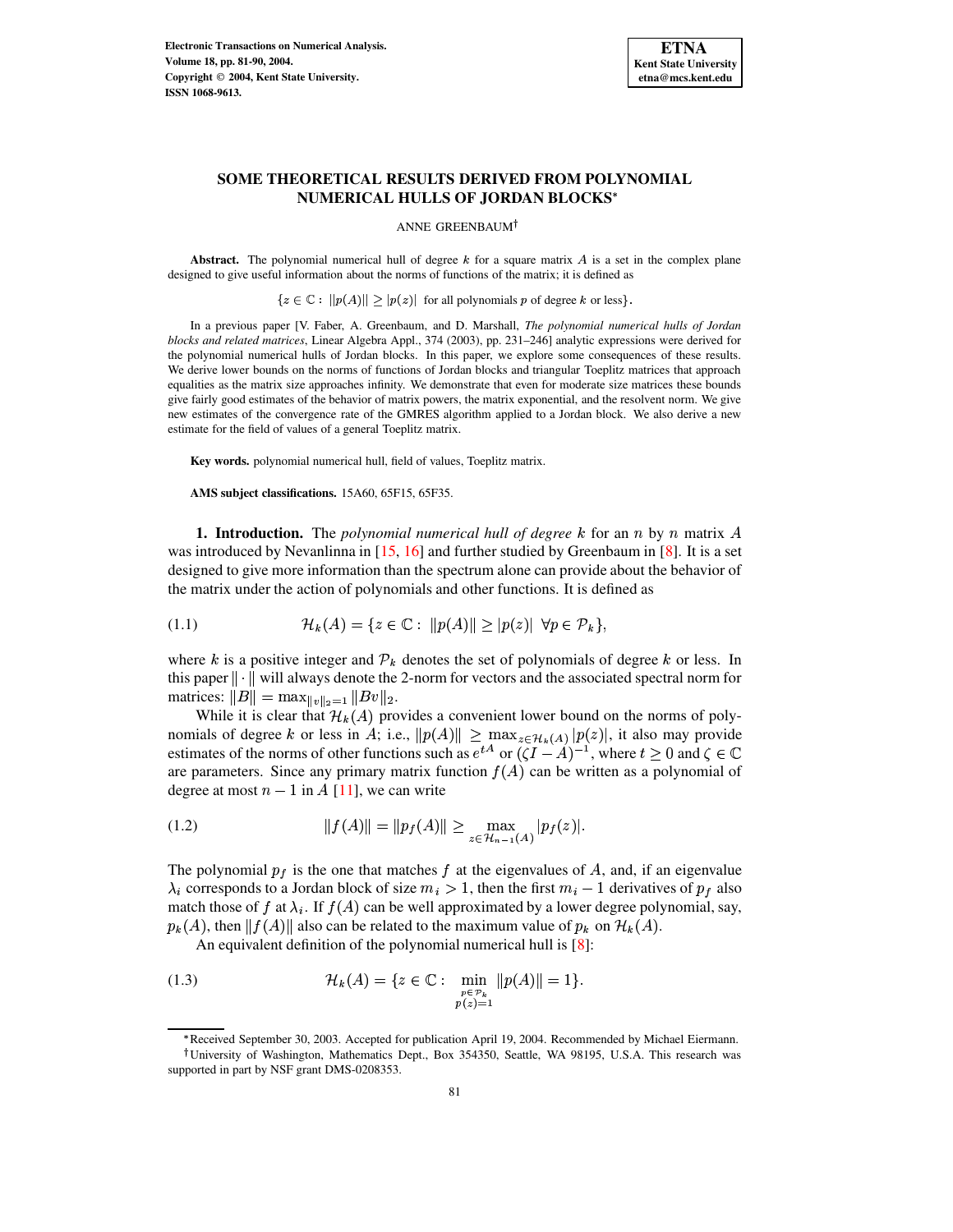

That is, if one considers polynomials of the form  $p(A) = I + \sum_{i=1}^{k} c_i (A - zI)^{i}$ , then if  $z \in \mathcal{H}_k(A)$  then the coefficients that minimize  $||p(A)||$  are just  $c_1 = \ldots = c_k = 0$ , while if  $z \notin \mathcal{H}_k(A)$ , then there are coefficients that make  $||p(A)|| < 1$ . This establishes a close connection between the polynomial numerical hull and the ideal GMRES algorithm [9], whose convergence after  $k$  steps is measured by the quantity

(1.4) 
$$
\min_{\substack{p \in \mathcal{P}_k \\ p(0)=1}} \|p(A)\|
$$

This quantity is less than 1, and we say that ideal GMRES(k) converges, if and only if  $0 \notin$  $\mathcal{H}_k(A)$ .

<span id="page-1-0"></span>A related set defined in  $[8]$  is

$$
(1.5) \t\t \mathcal{F}_k(A) = \{q^*Aq : q^*q = 1 \text{ and } q^*A^jq = (q^*Aq)^j, \ j = 1, \ldots, k\}.
$$

For any matrix  $A, \mathcal{F}_k(A) \subset \mathcal{H}_k(A)$ , and it was argued in [8], based on results in [5], that if A is a normal matrix or a triangular Toeplitz matrix, then these two sets are identical. The precise class of matrices for which these two sets are identical is not known.

A number of simple properties of polynomial numerical hulls were derived in  $[4, 8, 15]$ , 16]. Here we list several of these for future reference:

THEOREM 1.1.

- (i)  $\mathcal{H}_k(\cdot)$  is invariant under unitary similarity transformations.
- (ii) For scalars  $\alpha, \beta \in \mathbb{C}$ ,  $\mathcal{H}_k(\alpha I + \beta A) = \alpha + \beta \mathcal{H}_k(A)$ .
- (iii) If  $\mathcal{F}(A)$  denotes the field of values  $(\mathcal{F}(A) = \{q^*Aq : q^*q = 1\})$  and  $\sigma(A)$  the spectrum, then  $\mathcal{F}(A) = \mathcal{H}_1(A) \supset \mathcal{H}_2(A) \supset \ldots \supset \mathcal{H}_m(A) = \mathcal{H}_{m+1}(A) = \ldots = \sigma(A)$ , where  $m$  is the degree of the minimal polynomial of  $A$ .
- (iv) If  $\mathcal{H}_k(A) \supset \Omega$ , then  $\mathcal{H}_k(A) \supset pco_k(\Omega)$ , where

$$
pco_k(\Omega) = \{ \zeta \in \mathbb{C} : |p(\zeta)| \le \max_{z \in \Omega} |p(z)| \ \forall p \in \mathcal{P}_k \}.
$$

Proof.

- (i) If Q is a unitary matrix and p any polynomial, then  $p(Q^*AQ) = Q^*p(A)Q \Rightarrow$  $||p(Q^*AQ)|| = ||p(A)|| \Rightarrow \mathcal{H}_k(Q^*AQ) = \mathcal{H}_k(A).$
- (ii) If  $\beta = 0$ , then it is clear that  $\mathcal{H}_k(\alpha I) = {\alpha}$ , so assume  $\beta \neq 0$ . For any polynomial  $p \in \mathcal{P}_k$ , define  $q \in \mathcal{P}_k$  by  $q(\alpha + \beta z) = p(z)$ , or,  $q(z) = p((z - \alpha)/\beta)$ . Clearly, every  $q \in \mathcal{P}_k$  can be written in this form for some  $p \in \mathcal{P}_k$ , and then  $p(A) = q(\alpha I + \beta A)$ . It follows that  $\zeta \in \mathcal{H}_k(A)$  if and only if  $||p(A)|| \geq |p(\zeta)| \forall p \in \mathcal{P}_k$  if and only if  $||q(\alpha I + \beta A)|| \ge |q(\alpha + \beta \zeta)| \forall q \in \mathcal{P}_k$  if and only if  $\alpha + \beta \zeta \in \mathcal{H}_k(\alpha I + \beta A)$ .
- (iii) It follows from definition (1.1) that, for every k,  $\mathcal{H}_k(A) \supset \sigma(A)$ , since if  $(v, \lambda)$  is an eigenpair of A then  $p(A)\mathbf{v} = p(\lambda)\mathbf{v} \Rightarrow ||p(A)|| \geq |p(\lambda)|$ . For  $k \geq m$ ,  $\mathcal{H}_k(A) = \sigma(A)$ , since if p is the minimal polynomial of A then  $||p(A)|| = 0$  but  $p(z) = 0$  only at the eigenvalues of A. The inclusions  $\mathcal{H}_j(A) \supset \mathcal{H}_{j+1}(A)$  are clear from definition (1.1). For a proof that  $\mathcal{H}_1(A) = \mathcal{F}(A)$ , see [8] or [15].
- (iv) This follows directly from definition  $(1.1)$ .

 $\Box$ 

In [4] analytic expressions were derived for the polynomial numerical hulls of a Jordan block. It was shown that the hulls of degrees 1 through  $n-1$  for an n by n Jordan block are disks about the eigenvalue with radii ranging between  $1-O(1/n^2)$  and  $1-O(\log n/n)$ . These results were used to derive fairly tight inner and outer bounds on the polynomial numerical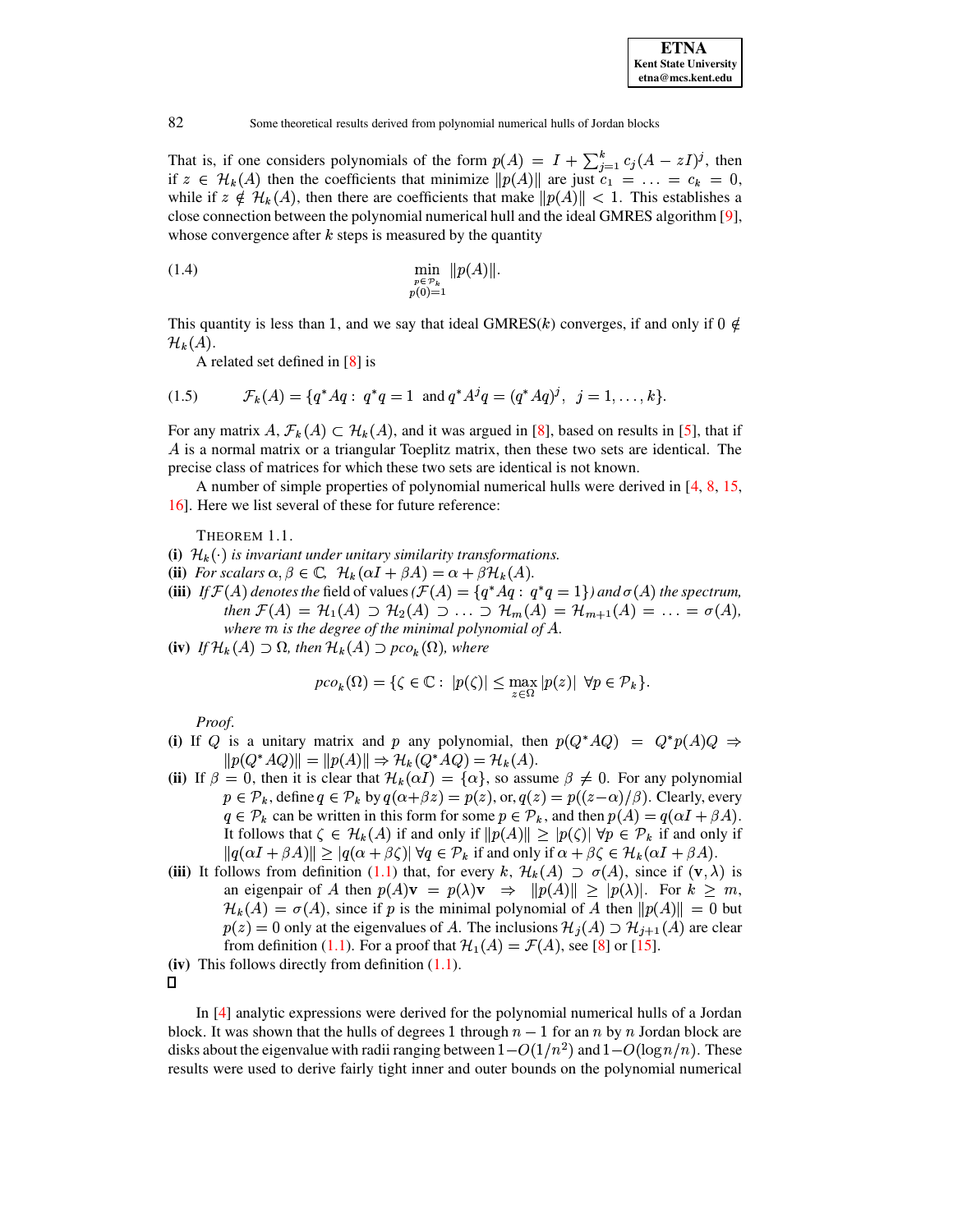**ETNA Kent State University**  $etna@mcs. kent.edu$ 

#### Anne Greenbaum

hulls of banded triangular Toeplitz matrices, using the fact that a triangular Toeplitz matrix is just a polynomial in the Jordan block with eigenvalue zero.

In this paper we explore some consequences of these results. We derive lower bounds on the norms of functions of Jordan blocks and triangular Toeplitz matrices that approach equalities as the matrix size approaches infinity. We demonstrate with numerical examples that these bounds provide fairly good estimates of the norms of powers, exponentials, and resolvents of such matrices, even for moderate size matrices. We also derive a new estimate of the field of values of a general Toeplitz matrix.

<span id="page-2-1"></span>2. Norms of Functions of a Matrix. The following theorem relates the norm of a function  $f(A)$  to the size of the polynomial  $p_f$  defined in (1.2) on  $\mathcal{H}_{m-1}(A)$ , where m is the degree of the minimal polynomial.

THEOREM 2.1. Let A have minimal polynomial

<span id="page-2-0"></span>
$$
q_A(z) = \prod_{j=1}^d (z - \lambda_j)^{\ell_j},
$$

where  $\lambda_1,\ldots,\lambda_d$  are distinct and each  $\ell_j\geq 1$ . Let  $m=\deg(q_A(z))=\sum_{i=1}^d \ell_j$ . Let  $f(z)$  be a scalar valued function, whose domain includes  $\lambda_1,\ldots,\lambda_d$ . For each  $\lambda_j$  with  $\ell_j > 1$ , assume that  $\lambda_j$  is in the interior of the domain of  $f(z)$  and that  $f(z)$  is  $\ell_j - 1$  times differentiable at  $\lambda_i$ . Let  $f(A)$  be the primary matrix function associated with the stem function  $f(z)$ . Then

$$
(2.1) \qquad ||f(A)|| \ge \max_{z \in \mathcal{H}_{m-1}(A)} \left| \sum_{j=1}^d \left( \prod_{\substack{i=1 \\ i \neq j}}^d (z - \lambda_i)^{\ell_i} \right) \left( \sum_{i=0}^{\ell_j - 1} \frac{1}{i!} \varphi_j^{(i)}(\lambda_j) (z - \lambda_j)^i \right) \right|,
$$

where  $\varphi_j(z) = f(z)/\prod_{\substack{i=1 \ i \neq j}}^d (z - \lambda_i)^{\ell_i}$ .<br>*Proof.* See [11, pp. 391 and 412–413]. This follows from the fact that  $f(A) = p_f(A)$ , where  $p_f(z)$  is the polynomial of degree  $m-1$  that matches f at each point  $\lambda_j$ , and whose derivatives of order  $1, \ldots, \ell_j - 1$  match those of f at each point  $\lambda_j$  with  $\ell_j > 1$ . The expression on the right-hand side of  $(2.1)$  is the Hermite-Lagrange interpolation formula for such a polynomial. D

The following corollaries show how to apply Theorem 2.1 to different types of matrices.

COROLLARY 2.2. If A is diagonalizable and has distinct eigenvalues  $\lambda_1, \ldots, \lambda_m$ , and if  $f(z)$  is a scalar valued function whose domain includes  $\lambda_1, \ldots, \lambda_m$ , then

(2.2) 
$$
||f(A)|| \geq \max_{z \in \mathcal{H}_{m-1}(A)} \left| \sum_{j=1}^{m} f(\lambda_j) \prod_{\substack{i=1 \ i \neq j}}^{m} \frac{z - \lambda_i}{\lambda_j - \lambda_i} \right|.
$$

<span id="page-2-3"></span><span id="page-2-2"></span>COROLLARY 2.3. If A is similar to an n by n Jordan block  $J(\lambda)$  with eigenvalue  $\lambda$ , and if  $f(z)$  is a scalar valued function that is  $n-1$  times differentiable at  $\lambda$ , then

(2.3) 
$$
||f(A)|| \geq \max_{z \in \mathcal{H}_{n-1}(A)} \left| \sum_{i=0}^{n-1} \frac{f^{(i)}(\lambda)}{i!} (z - \lambda)^i \right|.
$$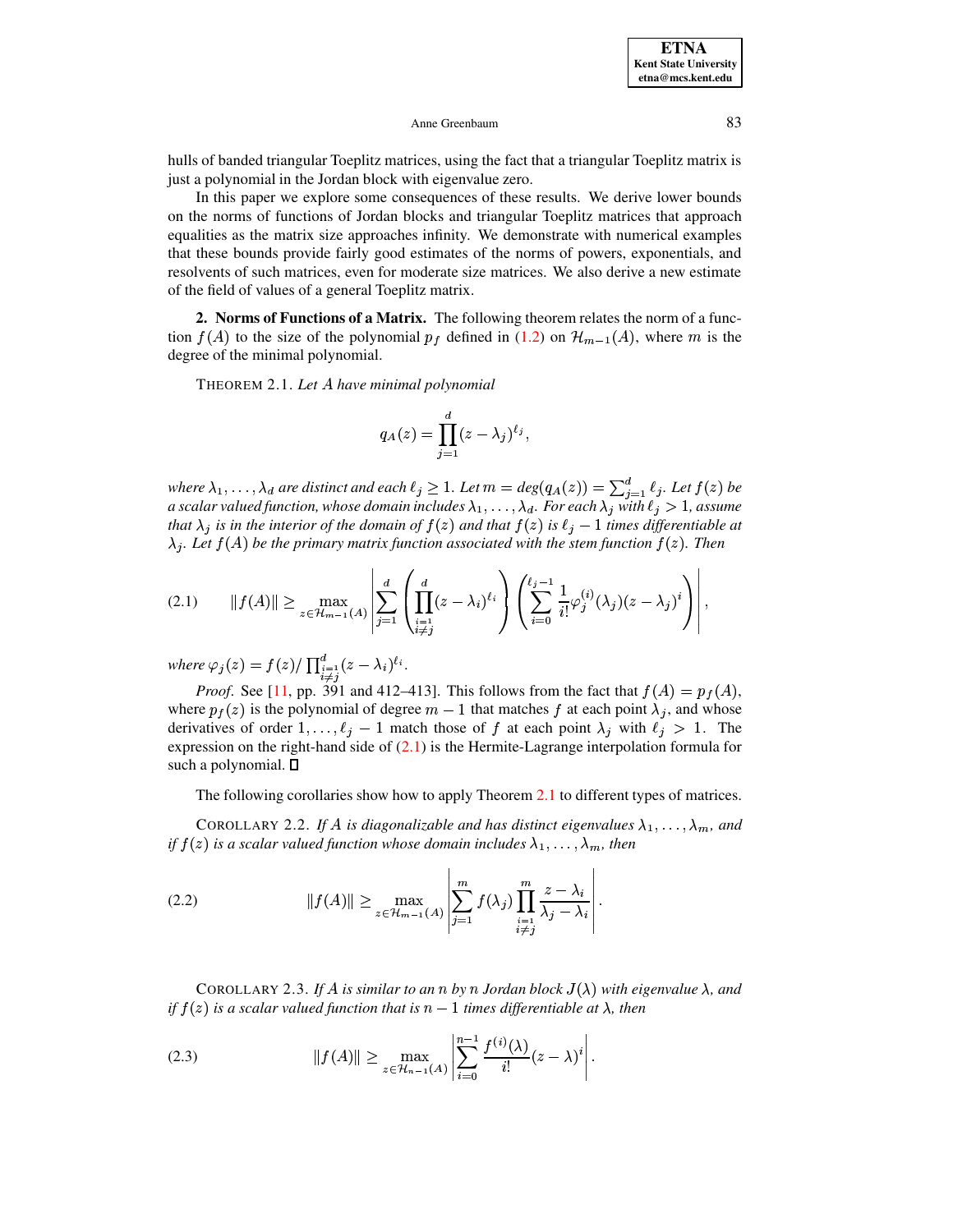At first glance, it may appear that the bound in Theorem 2.1 is a discontinuous function of the matrix entries, since it depends on the eigenvalues and their algebraic multiplicities; yet an arbitrarily small change in the matrix entries may change completely the multiplicities of the eigenvalues. For f sufficiently smooth, however, i.e., for  $f(n-1)$ -times continuously differentiable on a convex set containing  $\lambda_1, \ldots, \lambda_d$  in its relative interior or for f analytic on a simply connected open set containing  $\lambda_1, \ldots, \lambda_d$ , this is not the case. In this case the interpolation polynomial for  $f$  can be represented by a Newton formula using divided differences, and it can be shown that the coefficients of this formula are continuous functions of the interpolation points  $\lambda_1, \ldots, \lambda_d$  [11, p. 395].

Using knowledge of the norms of infinite Toeplitz matrices, one can obtain upper bounds on  $||f(J(\lambda))||$  to go with the lower bound of Corollary 2.3 applied to  $A = J(\lambda)$ . By definition,  $f(J(\lambda))$  is the triangular Toeplitz matrix whose diagonals are the values  $f^{(i)}(\lambda)/i!$ . The norm of an infinite triangular Toeplitz matrix with these diagonals is

<span id="page-3-0"></span>
$$
\max_{|z-\lambda|\leq 1}\left|\sum_{i=0}^{n-1}\frac{f^{(i)}(\lambda)}{i!}(z-\lambda)^{i}\right|.
$$

Since the finite matrix  $f(J(\lambda))$  can be thought of as the restriction of the infinite matrix to a finite dimensional subspace, its norm is less than or equal to that of the infinite matrix, and therefore expression (2.4) gives an upper bound on  $|| f(J(\lambda)) ||$ . It follows that if  $\mathcal{H}_{n-1}(J(\lambda))$ approaches a disk of radius 1 about  $\lambda$  as  $n \to \infty$  (which will be shown to be the case in the next section), then the inequality (2.3) for  $A = J(\lambda)$  approaches an equality as  $n \to \infty$ .

Note also that if T is a triangular Toeplitz matrix with diagonals  $a_0, a_1, \ldots, a_{n-1}$  then  $T = \sum_{i=0}^{n-1} a_i J^i$ , where  $J = J(0)$  is the Jordan block with eigenvalue zero. Norms of functions of  $T$  can be estimated by applying Corollary 2.3 to  $T$  directly, or they can be estimated by applying Corollary 2.3 to J, using the fact that  $f(T) = f(s(J))$ , where  $s(z)$  $\sum_{i=0}^{n-1} a_i z^j$  is the symbol of the Toeplitz matrix. We will use the latter approach.

3. The Polynomial Numerical Hulls of Jordan Blocks. The following theorem was established in [4], where part of it was shown to be essentially equivalent to much earlier results proved by Goluzin [6], [7, Theorem 6, pp. 522–523] and by Schur and Szegö [20].

<span id="page-3-1"></span>THEOREM 3.1. The polynomial numerical hull of any degree  $k < n$  for an n by n Jordan block with eigenvalue  $\lambda$  is a disk about  $\lambda$ . For  $k = 1$ , the radius of the disk is  $r_{1,n} = \cos \frac{\pi}{n+1}$ . For  $k = n - 1$ , the radius  $r_{n-1,n}$  is the positive root of

$$
(3.1) \t\t 2r^n + r - 1 = 0,
$$

when  $n$  is even, and is greater than or equal to the positive root of this equation when  $n$  is odd. For n odd,  $r_{n-1,n}$  is the largest value of r that satisfies

$$
1 - r - 2r^{n} + 2r^{n} \frac{[1 - \cos(d/(n-1))] + r[1 - \cos((\pi - d)/n)]}{1 + r} \ge 0 \quad \forall d.
$$

In either case,

(3.2) 
$$
r_{n-1,n} = 1 - \frac{\log(2n)}{n} + \frac{\log(\log(2n))}{n} - \frac{\epsilon_n}{n},
$$

where  $\epsilon_n > 0$  and  $\lim_{n \to \infty} \epsilon_n = 0$ , and

(3.3) 
$$
r_{n-1,n} > 1 - \frac{\log(2n)}{n} \quad \forall n \ge 2.
$$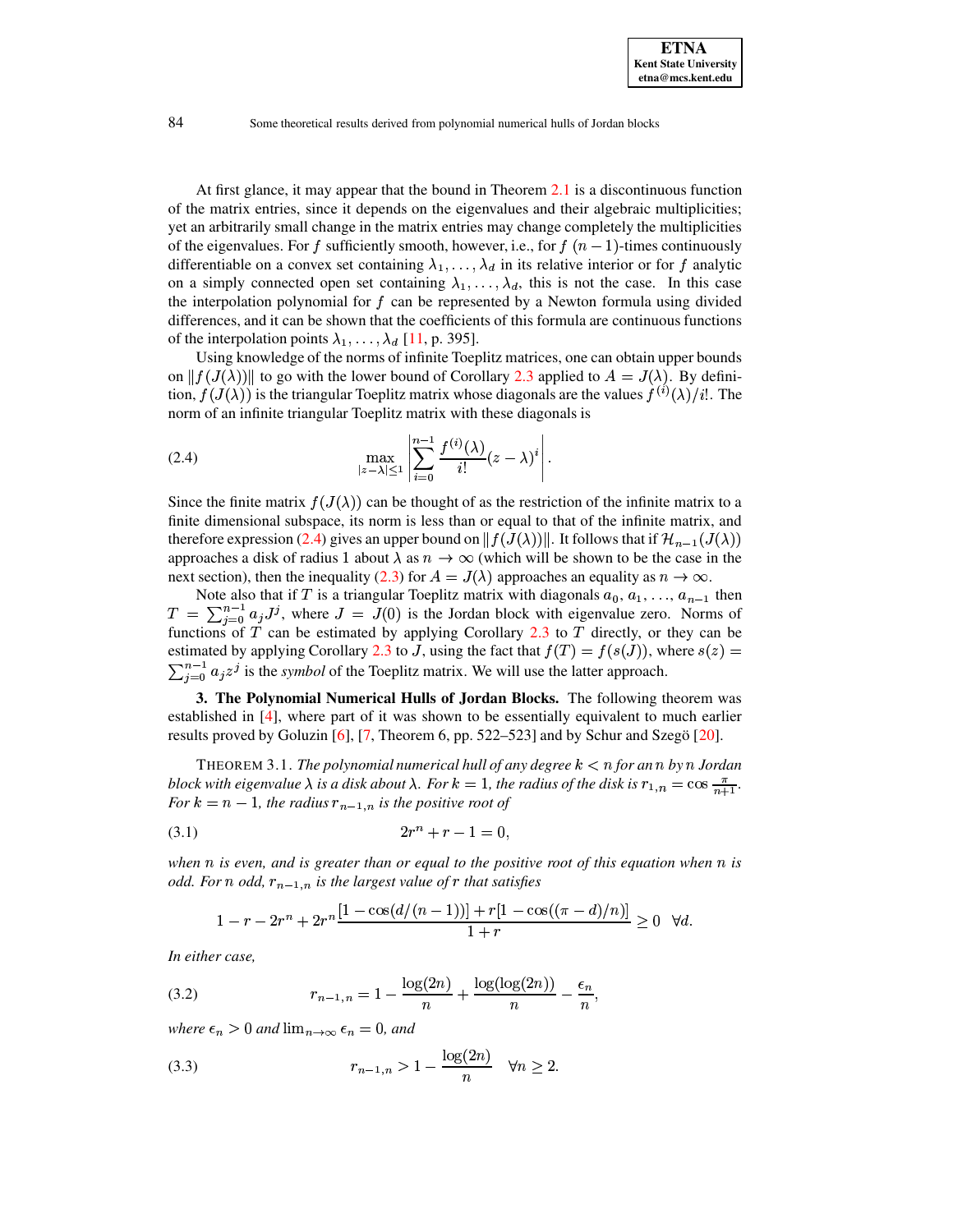#### <span id="page-4-0"></span>Anne Greenbaum

It follows from this theorem that all of the hulls of degrees 1 through  $n-1$  for an *n* by *n* Jordan block are disks about the eigenvalue with radii between  $1 - O(1/n^2)$  and  $1 - O(\log n/n)$ .

**4. Examples.** Using Theorem 3.1 together with Corollary 2.3, we can now give good lower bounds on the norms of functions of Jordan blocks. According to the arguments after  $(2.4)$ , these lower bounds approach exact expressions as the matrix size approaches infinity, and the following examples show that the bounds can be quite good even for moderate size values of  $n$ . In most cases, these bounds are not the best known; by carefully studying a specific function one often can improve upon estimates derived in this general setting. Still, as will be demonstrated, the estimates derived from polynomial numerical hulls are often close to optimal for matrices of this type.

Let  $J(\lambda)$  denote the *n* by *n* Jordan block with eigenvalue  $\lambda$ . Then

(4.1) 
$$
||J(\lambda)^k|| \ge \begin{cases} (|\lambda| + r_{k,n})^k \ge (|\lambda| + 1 - \log(2n)/n)^k, & k < n \\ \sum_{j=0}^{n-1} {k \choose j} |\lambda|^{k-j} r_{n-1,n}^j \ge \\ \sum_{j=0}^{n-1} {k \choose j} |\lambda|^{k-j} (1 - \log(2n)/n)^j, & k \ge n \end{cases}
$$

Figure 4.1(a) shows a plot of  $||J(\lambda)|^k$  and the lower bound (4.1) for a 50 by 50 Jordan block with eigenvalue  $\lambda = -7$ . As can be seen from the figure, the estimate (4.1) is quite close to the actual value of  $||J(\lambda)^k||$ , although slightly sharper estimates can be obtained by other means; see, for example,  $[1]$ .

Similarly, one can give a lower bound on the norm of the exponential of a Jordan block:

$$
(4.2) \qquad ||e^{tJ(\lambda)}|| \geq e^{t\Re(\lambda)} \left| \sum_{\ell=0}^{n-1} \frac{t^{\ell}}{\ell!} r_{n-1,n}^{\ell} \right| \geq e^{t\Re(\lambda)} \left| \sum_{\ell=0}^{n-1} \frac{t^{\ell}}{\ell!} (1 - \log(2n)/n)^{\ell} \right|
$$

This estimate is plotted in Figure 4.1(b), along with the actual value  $||e^{tJ(\lambda)}||$ , again for a 50 by 50 Jordan block with eigenvalue  $\lambda = -.7$ . This estimate is less precise than the one for matrix powers but still gives a good idea of the actual behavior of the matrix exponential. The difference between the curves becomes smaller as the matrix size increases.

Polynomial numerical hulls also can be used to gain information about the resolvent norm,  $\| (\zeta I - A)^{-1} \|$ , for values of  $\zeta$  throughout the complex plane. The  $\epsilon$ -pseudospectrum of a matrix  $A$  [3] is defined as

<span id="page-4-1"></span>
$$
\Lambda_{\epsilon}(A) = \{ \zeta \in \mathbb{C} : ||(\zeta I - A)^{-1}|| \ge \epsilon^{-1} \}.
$$

These sets are especially useful because they indicate how the eigenvalues of A can change when the matrix is perturbed by a matrix of given norm; that is, an equivalent definition of the  $\epsilon$ -pseudospectrum is [3]:

 $\Lambda_{\epsilon}(A) = \{ \zeta \in \mathbb{C} : \zeta \text{ is an eigenvalue of } A + E \text{ for some } E \text{ with } ||E|| \leq \epsilon \}.$ 

In [17] bounds were derived on the pseudospectra of Toeplitz matrices, and these bounds are of course applicable to the simplest Toeplitz matrix, a Jordan block. It was shown that the  $\epsilon$ -pseudospectrum of an n by n Jordan block contains the disk about the eigenvalue of radius  $\epsilon^{1/n}$  and is contained in the disk about the eigenvalue of radius  $1 + \epsilon$ .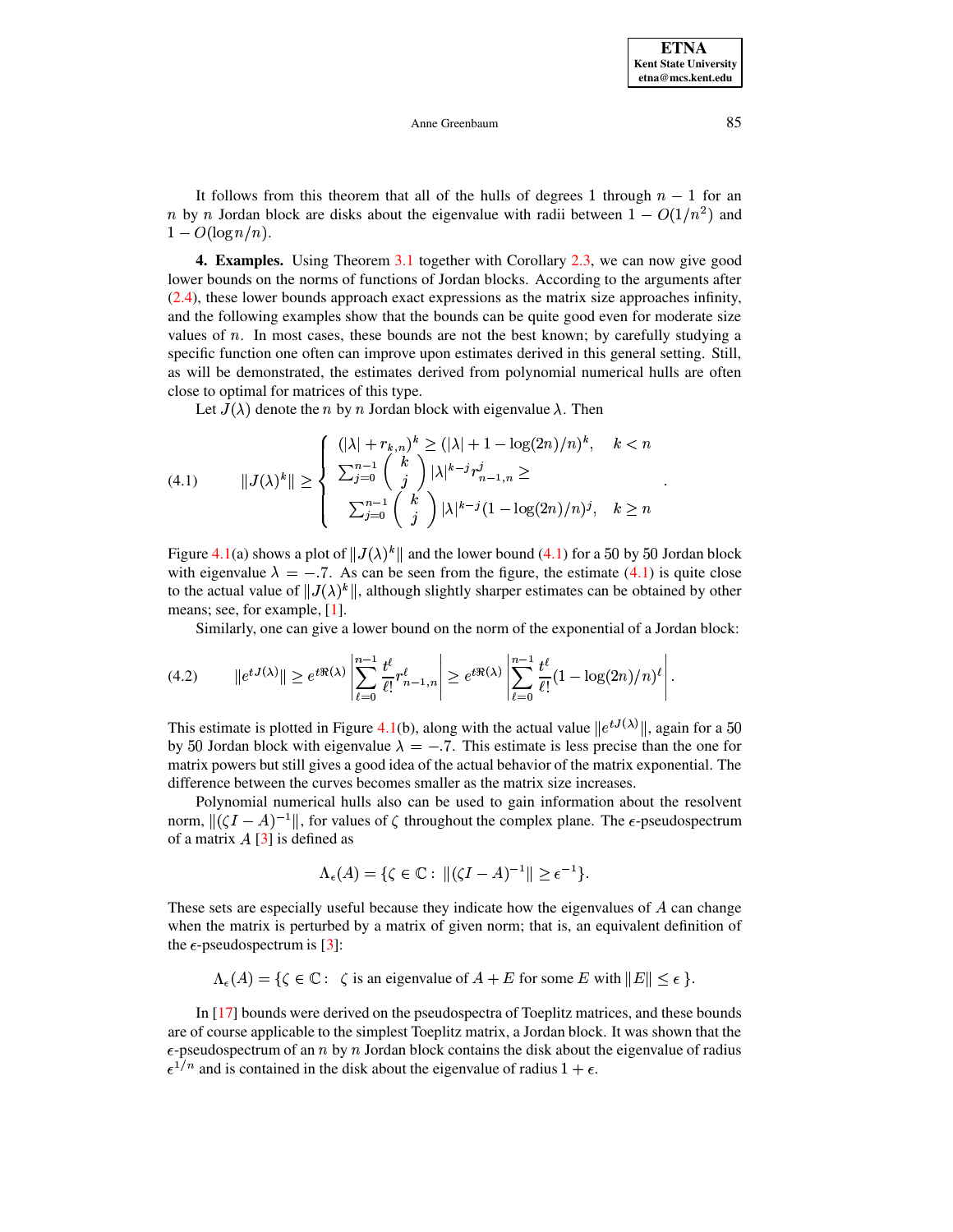

<span id="page-5-0"></span>FIG. 4.1. Norms of functions of a Jordan block of size  $n = 50$  with eigenvalue  $\lambda = -.7$ . (a) Norm of  $J(\lambda)^k$  (solid) and lower bound (4.1) (dashed), (b) Norm of  $e^{tJ(\lambda)}$  (solid) and lower bound (4.2) (dashed).

Since the resolvent can be written as a polynomial in the matrix:

$$
(\zeta I - J(\lambda))^{-1} = \sum_{j=0}^{n-1} (\zeta - \lambda)^{-(j+1)} (J(\lambda) - \lambda I)^j, \quad \zeta \neq \lambda,
$$

it follows from Corollary 2.3 that

$$
\|(\zeta I - J(\lambda))^{-1}\| \ge \max_{z \in \mathcal{H}_{n-1}(J(\lambda))} \left| \sum_{j=0}^{n-1} (\zeta - \lambda)^{-(j+1)} (z - \lambda)^j \right| =
$$

<span id="page-5-1"></span>
$$
(4.3) \quad \max_{z \in \mathcal{H}_{n-1}(J(\lambda))} \left| \frac{1}{\zeta - \lambda} \sum_{j=0}^{n-1} \left( \frac{z - \lambda}{\zeta - \lambda} \right)^j \right| = \max_{z \in \mathcal{H}_{n-1}(J(\lambda))} \left| \frac{((z - \lambda)/(\zeta - \lambda))^n - 1}{z - \zeta} \right|.
$$

The quantity on the right in (4.3) is maximized by taking  $z - \lambda = r_{n-1,n}(\zeta - \lambda)/|\zeta - \lambda|$ . To simplify the notation, we can take  $\lambda = 0$ , since adding a scalar times the identity to  $J(0)$  just corresponds to shifting  $\zeta$  by that scalar. Then expression (4.3) can be written as

(4.4) 
$$
\| (\zeta I - J(0))^{-1} \| \ge \frac{(r_{n-1,n}/|\zeta|)^n - 1}{r_{n-1,n} - |\zeta|}
$$

Thus, on the disk of radius  $|\zeta|$ , the resolvent norm is greater than or equal to the expression in (4.4), or, put another way, the  $\epsilon \equiv \epsilon(|\zeta|) = (r_{n-1,n} - |\zeta|)/[(r_{n-1,n}/|\zeta|)^n - 1]$ pseudospectrum of  $J(0)$  contains the disk of radius  $|\zeta|$  about 0. For  $|\zeta|$  small, this result is slightly weaker than the one in [17], since  $\epsilon > |\zeta|^n$ ; specifically,

<span id="page-5-2"></span>
$$
\lim_{|\zeta| \to 0} \frac{\epsilon(|\zeta|)}{|\zeta|^n} = \lim_{|\zeta| \to 0} \frac{r_{n-1,n} - |\zeta|}{r_{n-1,n}^n - |\zeta|^n} = \frac{1}{r_{n-1,n}^{n-1}} > 1.
$$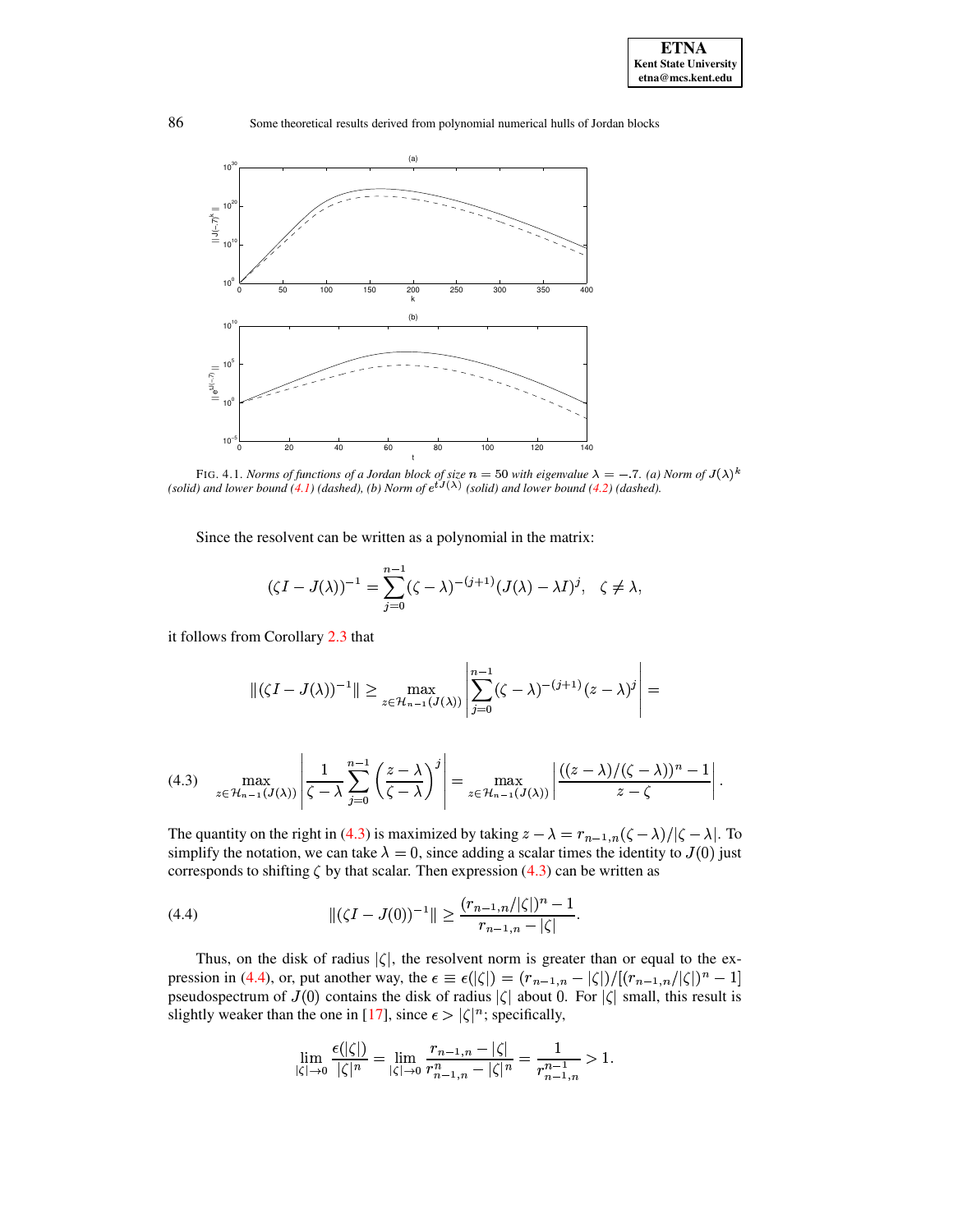Anne Greenbaum



<span id="page-6-0"></span>FIG. 4.2. Contour plot of the logarithm base 10 of the resolvent norm (solid) and the lower bound  $(4.4)$ (dashed) for a 50 by 50 Jordan block with eigenvalue 0.

For larger values of  $|\zeta|$ , however, such as  $|\zeta| \to r_{n-1,n}$  or  $|\zeta| > r_{n-1,n}$ , the expression for  $\epsilon$ is less than  $|\zeta|^n$ ; for example,

$$
\lim_{|\zeta| \to r_{n-1,n}} \epsilon(|\zeta|) = \lim_{|\zeta| \to r_{n-1,n}} \frac{-1}{-n(r_{n-1,n}/|\zeta|)^{n-1} r_{n-1,n} |\zeta|^{-2}} = \frac{r_{n-1,n}}{n} < r_{n-1,n}^n,
$$

and

<span id="page-6-1"></span>
$$
\lim_{|\zeta|\to\infty}\frac{\epsilon(|\zeta|)}{1+|\zeta|}=\lim_{|\zeta|\to\infty}\,(r-|\zeta|)/(1+|\zeta|)(r/|\zeta|)^n-1=1.
$$

Thus for large values of  $|\zeta|$  this inner bound on the  $\epsilon$ -pseudospectrum approaches the outer bound of  $[17]$ .

Figure 4.2 shows a contour plot of the logarithm base 10 of the resolvent norm  $\left\| \left( \zeta I - \right) \right\|$  $J(0)^{-1}$  and the lower bound (4.4) (with  $r_{n-1,n}$  replaced by its lower bound  $1 - \log(2n)/n$ ), for a 50 by 50 Jordan block with eigenvalue 0. (The picture is just shifted by  $\lambda$  for a nonzero eigenvalue.) As can be seen from the figure, the inner bounds on pseudospectra derived from  $(4.4)$  are fairly close to the actual pseudospectra.

For one more example, we consider the triangular Toeplitz matrix whose symbol is:

(4.5) 
$$
s(z) = 10 \left( -\frac{1}{16} - \frac{1}{4}z + z^2 - \frac{1}{4}z^3 - \frac{1}{16}z^4 \right).
$$

This example was considered in  $[1]$ , where it was noted that the powers of the matrix show many peaks and valleys. Since a triangular Toeplitz matrix is just a polynomial in the Jordan block with eigenvalue zero, any function of a triangular Toeplitz matrix is a function of  $J =$  $J(0)$ , so that for this example  $A^k = [s(J)]^k$ . Figure 4.3 shows  $||A^k||$  and the lower bound (2.3) applied to J with  $f(z) = s(z)^k$ . A matrix of size  $n = 18$  was used. It is interesting that the peaks and valleys in the actual norm have corresponding peaks and valleys in the lower bound. To compute the lower bound we differentiated  $f(z)$  symbolically and then used a global search followed by bisection to find the maximum value of  $\left|\sum_{i=0}^{n-1} \frac{f^{(i)}(0)}{i!} z^i\right|$  on the circle about the origin of radius  $1 - \log(2n)/n$ .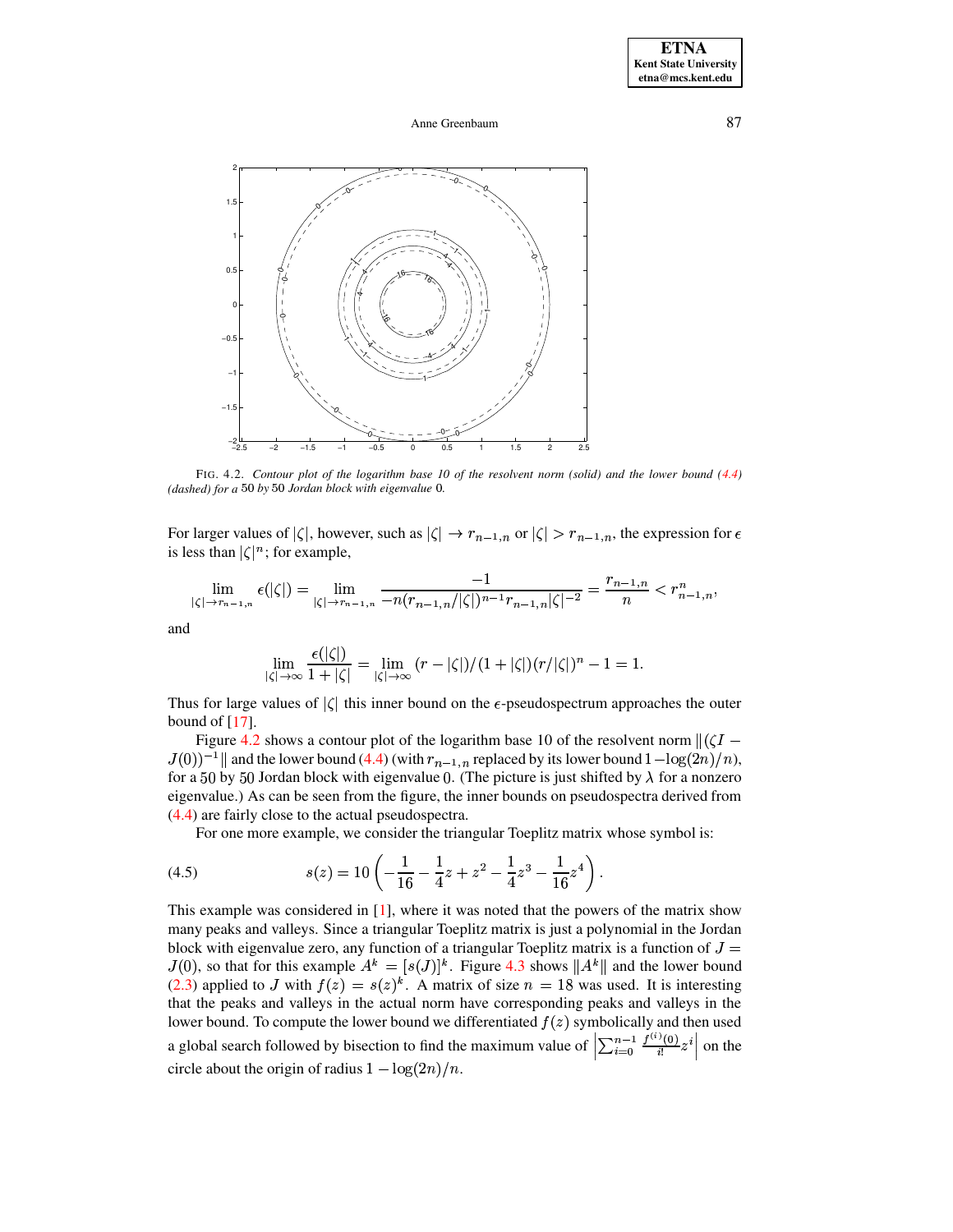

<span id="page-7-0"></span>FIG. 4.3. Norms of powers of an 18 by 18 triangular Toeplitz matrix with symbol (4.5). Solid line is  $||A^k||$ ; dashed line is lower bound from (2.3) applied to  $J(0)$  with  $f(z) = [s(z)]^k$ .

Finally, consider the GMRES algorithm applied to a Jordan block  $J(\lambda)$  (or to any matrix unitarily similar to  $J(\lambda)$ ). It follows from (1.3) and Theorem 3.1 that ideal GMRES(k) converges if and only if  $|\lambda| > r_{k,n}$ ; that is,

$$
\min_{\substack{p \in \mathcal{P}_k \\ p(0)=1}} \|p(J(\lambda))\| < 1 \quad \iff \quad 0 \notin \mathcal{H}_k(J(\lambda)) \quad \iff \quad |\lambda| > r_{k,n}
$$

Since  $J(\lambda)$  is a triangular Toeplitz matrix, it follows from [5] that

$$
\min_{\substack{p \in \mathcal{P}_k \\ p(0)=1}} \|p(J(\lambda))\| < 1 \quad \iff \quad \max_{\|w\|=1} \min_{\substack{p \in \mathcal{P}_k \\ p(0)=1}} \|p(J(\lambda))w\| < 1.
$$

So one obtains the same criterion for the convergence of ordinary  $GMRES(k)$ , with the worst possible initial vector.

A lower bound on the rate of convergence of ideal GMRES is obtained by noting that for any polynomial  $p \in \mathcal{P}_k$  with  $p(0) = 1$ ,

$$
||p(J(\lambda))|| \ge \max_{z \in \mathcal{H}_k(J(\lambda))} |p(z)| = \max_{|z-\lambda| \le r_{k,n}} |p(z)|.
$$

When  $|\lambda| > r_{k,n}$ , the right-hand side of this inequality is minimized by taking  $p(z) = (z - z)$  $\lambda$ <sup>k</sup>/(- $\lambda$ )<sup>k</sup>. See, for instance, [19, Lemma 6.26, p. 201]. It follows that for  $|\lambda| > r_{k,n}$ ,

$$
\min_{\substack{p \in \mathcal{P}_k \\ p(0)=1}} \|p(J(\lambda))\| \ge \left|\frac{r_{k,n}}{\lambda}\right|^k \ge \left|\frac{1-\log(2n)/n}{\lambda}\right|^k
$$

An upper bound on  $\min_{p \in \mathcal{P}_k}$ ,  $p(0)=1$   $||p(J(\lambda))||$  is obtained by considering an infinite Jordan block  $J_{\infty}$ . For  $|\lambda| > 1$ , we have

$$
\min_{\substack{p \in \mathcal{P}_k \\ p(0)=1}} \|p(J(\lambda))\| \leq \min_{\substack{p \in \mathcal{P}_k \\ p(0)=1}} \|p(J_\infty(\lambda))\| = \min_{\substack{p \in \mathcal{P}_k \\ p(0)=1}} \max_{|z-\lambda| \leq 1} |p(z)| = \left|\frac{1}{\lambda}\right|^{\kappa}.
$$

For related results involving specific initial vectors, see  $[12]$  or  $[14]$ .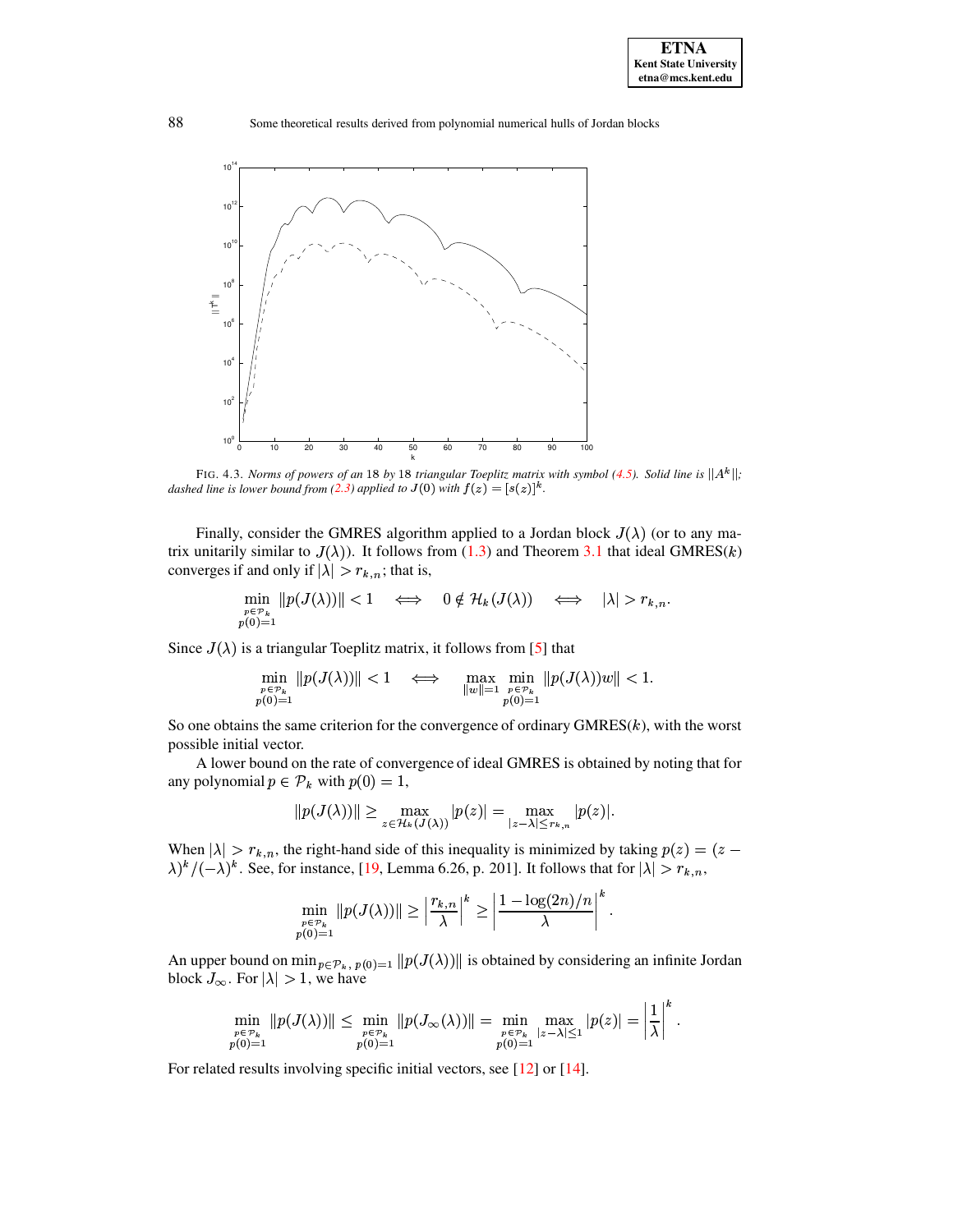#### Anne Greenbaum

5. The Field of Values of a Toeplitz Matrix. While we have not yet been able to derive expressions for all of the polynomial numerical hulls of an arbitrary Toeplitz matrix, we can use the result about Jordan blocks to derive bounds on the hull of degree 1 (i.e., the field of values) of an arbitrary Toeplitz matrix. It is shown in [18] that the field of values of an n by n Toeplitz matrix approaches the closure of the field of values of the infinite Toeplitz operator as  $n \to \infty$ . It is further shown in [2] that for banded Toeplitz matrices with a fixed bandwidth b, the rate of convergence is  $O(n^{-2})$ . Here we give an explicit inner bound on the field of values of an arbitrary Toeplitz matrix that approaches that of the infinite operator at the rate that  $r_{b,n}$  approaches 1. Related work can also be found in [13].

<span id="page-8-0"></span>THEOREM 5.1. Suppose  $B = s_1(A) + s_2(A^*)$ , where  $s_1$  and  $s_2$  are polynomials of degree  $b$  or less and  $A^*$  denotes the complex conjugate transpose. Then

$$
\mathcal{H}_1(B) = \mathcal{F}(B) \supset co\left(\{s_1(\zeta) + s_2(\bar{\zeta}) : \zeta \in \mathcal{F}_b(A)\}\right).
$$

Here  $\mathcal{F}_b$  is the set defined in (1.5), and co denotes the convex hull.

*Proof.* Let  $\zeta$  be a point in  $\mathcal{F}_b(A)$ . Then  $\zeta$  can be written as  $q^*Aq$  for a certain vector q satisfying  $q^*q = 1$  and  $q^*A^jq = (q^*Aq)^j$ ,  $j = 1, \ldots, b$ . For this vector we have

$$
q^*Bq = q^*s_1(A)q + q^*s_2(A^*)q = q^*s_1(A)q + \overline{q^*\overline{s_2(A)q}} = s_1(q^*Aq) + s_2(\overline{q^*Aq}).
$$

Hence  $s_1(\zeta) + s_2(\overline{\zeta})$  lies in the field of values of B. Since this set is convex, it also contains the convex hull of  $\{s_1(\zeta) + s_2(\overline{\zeta}) : \zeta \in \mathcal{F}_b(A)\}\. \square$ 

COROLLARY 5.2. If A in Theorem 5.1 is a normal matrix or a triangular Toeplitz matrix, then

$$
\mathcal{H}_1(B) = \mathcal{F}(B) \supset co\left(\{s_1(\zeta) + s_2(\overline{\zeta}) : \ \zeta \in \mathcal{H}_b(A)\}\right).
$$

*Proof.* It is shown in [5] that  $\mathcal{F}_b(A) = \mathcal{H}_b(A)$  when A is a normal matrix or a triangular Toeplitz matrix.  $\square$ 

<span id="page-8-1"></span>COROLLARY 5.3. If T is an n by n Toeplitz matrix with symbol  $s(z) = s_1(z) + s_2(\overline{z})$ , where  $s_1(z) = \sum_{i=0}^{b} a_i z^j$  and  $s_2(z) = \sum_{i=1}^{b} a_{-i} z^j$ , then

$$
\mathcal{H}_1(T)=\mathcal{F}(T)\supset co\left(\{s_1(\zeta)+s_2(\bar{\zeta}): |\zeta|\leq r_{b,n}\}\right).
$$

*Proof.*  $T = s_1(J) + s_2(J^*)$ .  $\Box$ 

Since the closure of the field of values of the Toeplitz operator with symbol  $s(z)$  =  $s_1(z) + s_2(\bar{z}) = \sum_{j=0}^{b} a_j z^j + \sum_{j=1}^{b} a_{-j} \bar{z}^j$  is [10, 13]

$$
clos (\mathcal{F}(T_{\infty})) = co (\lbrace s_1(z) + s_2(\bar{z}) : |z| = 1 \rbrace),
$$

Corollary 5.3 implies that the field of values of an  $n$  by  $n$  Toeplitz matrix with a fixed bandwidth b approaches that of the Toeplitz operator at least at the rate that  $r_{b,n}$  approaches 1.

Solutions to the equation  $y'(t) = Ty(t)$  initially grow in norm for certain initial vectors  $y(0) = y_0$  if and only if the field of values of T extends into the right half plane, since  $\frac{d}{dt}(\Vert \mathbf{y}(t)\Vert^2) = 2\Re\langle \mathbf{y}(t), T\mathbf{y}(t)\rangle$ . It follows from Corollary 5.3 that there is (at least transient) growth in  $\|\mathbf{y}(t)\| = \|e^{tT}\mathbf{y}_0\|$ , for a certain  $\mathbf{y}_0$ , if  $\{s_1(\zeta) + s_2(\overline{\zeta}) : |\zeta| \le r_{b,n}\}$  extends into the right half plane. Similar criteria are derived by different means in [1].